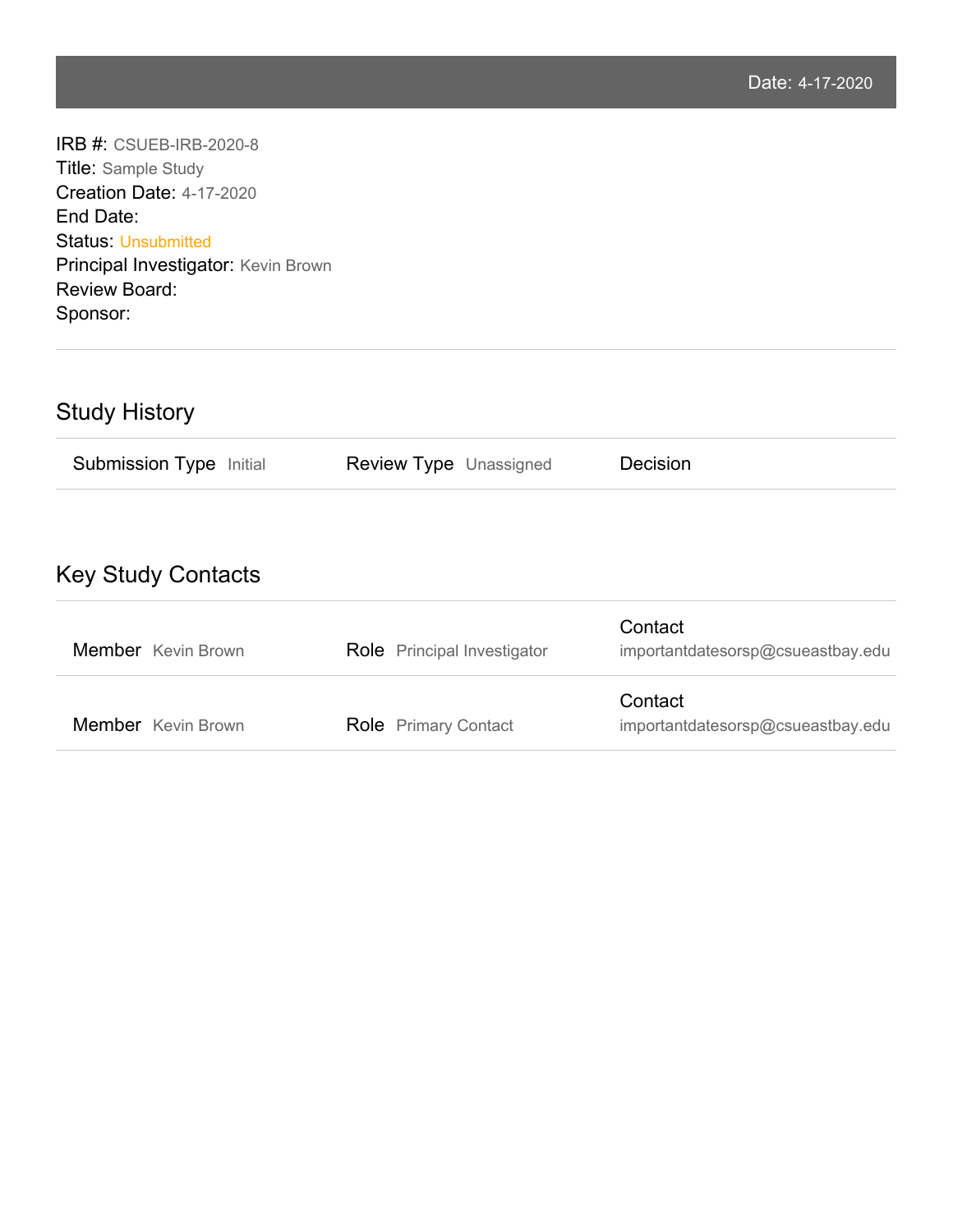# 1. POLICIES

**Investigator(s) Assurance:** By certifying this project submission, the principal investigator affirms they will take full responsibility for the conduct of the research for themselves and any/all co-investigators (faculty, students, key personnel, and others), for oversight of this study and other investigators named in this study. The principal investigator also affirms they will follow CSUEB IRB policy and federal regulatory guidelines in the protection of human subjects in research and the responsible conduct of research, and that all research personnel (faculty, students, key personnel, and others) have completed the required human subjects training requirements (CITI online human subjects training.)

Faculty advisors acting as Principal Investigators on student-led projects further affirm that they have reviewed the accuracy of this submission and accept responsibility for the ethical conduct of research, student supervision, and documentation maintenance.

**Investigator Responsibilities:** Investigators or researchers are required to notify the IRB of substantive changes to the research protocol, unanticipated, adverse, or serious events experienced by participants, and project completion. In these cases, please submit a modification request, adverse event request, or project closure request respectively.

Projects which have been assigned approval expiration dates must be renewed if research activities are to extend beyond the approval expiration date. Please submit a renewal/continuation request before the expiration date in these cases.

Failure to follow CSUEB IRB policy may result in disciplinary action. Completed consent forms and data must be kept at least three years after the study ends.

**Training Policy:** All Investigators and research assistants involved with a non-exempt category protocol must complete the CITI Course in Human Subjects Online Training before submitting an IRB application (see policy at

<https://www.csueastbay.edu/orsp/compliance/irb/training.html>). Please attach a completed copy of your CITI Training Completion Report(s) with the IRB Application by uploading the report(s) in Section 2.

Cayuse Electronic IRB Application System: CSUEB faculty and student profiles must be entered into the Cayuse IRB system before submitting an IRB application. Once entered,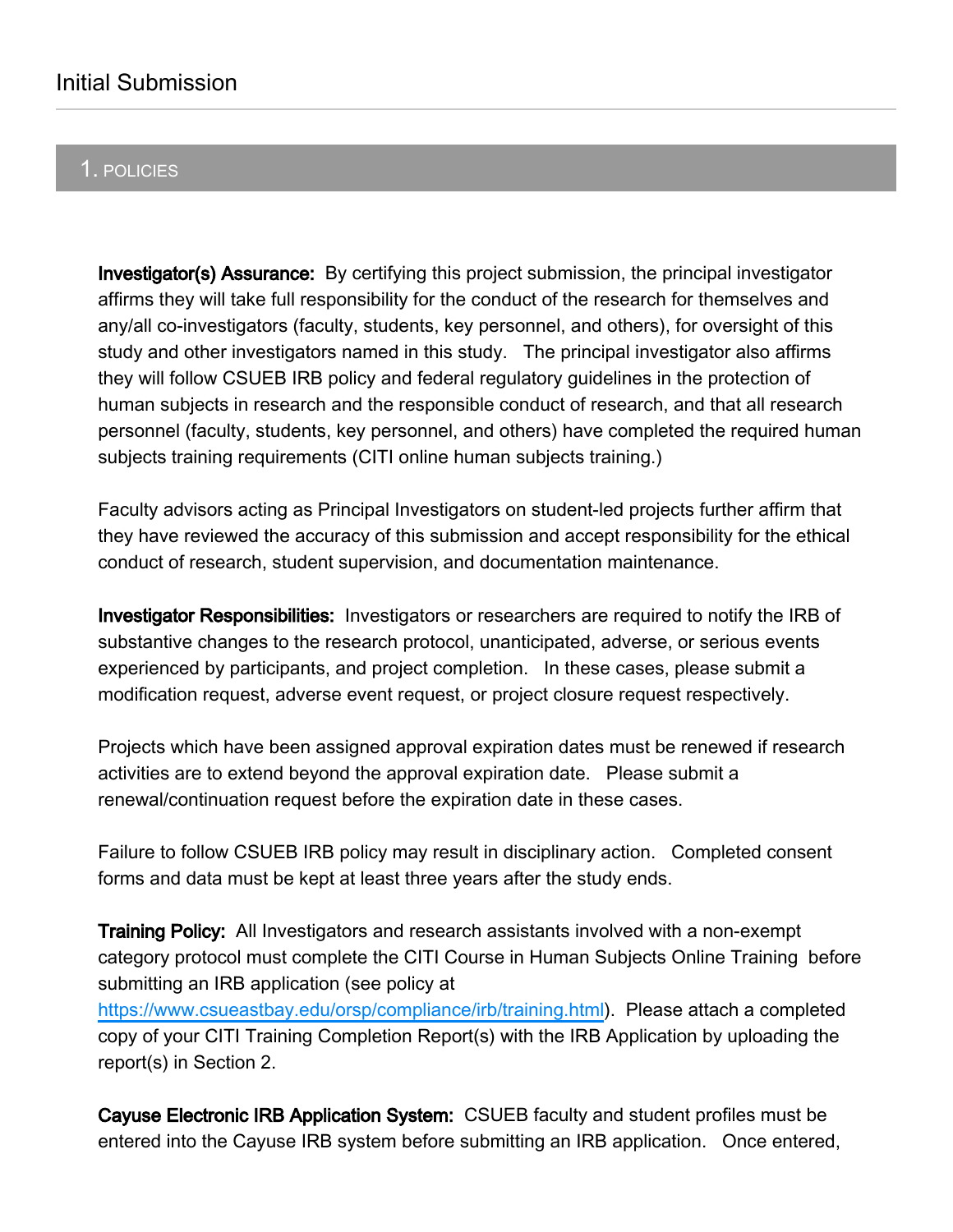faculty and student(s) will have direct access to the online application. When specifying investigators and other research personnel, please use the Find People tool, which allows you to search for faculty and/or students by entering their names and automatically populates the investigator/researcher information into the application. Off campus researchers unaffiliated with CSUEB may not be entered into the system and may not be provided access to this application.

Communications with the IRB: For general questions, investigators may email the IRB at irb@csueastbay.edu. For questions or to provide more information regarding this protocol submission, a text box is available in the last section of this submission which both the investigator and IRB staff may update.

Communications between faculty advisors and student researchers: A text box is available in the last section of this submission which faculty advisors and student researchers may use if they wish to maintain all communications regarding the submission in one place.

Instructions: Please continue to the next section to begin the application.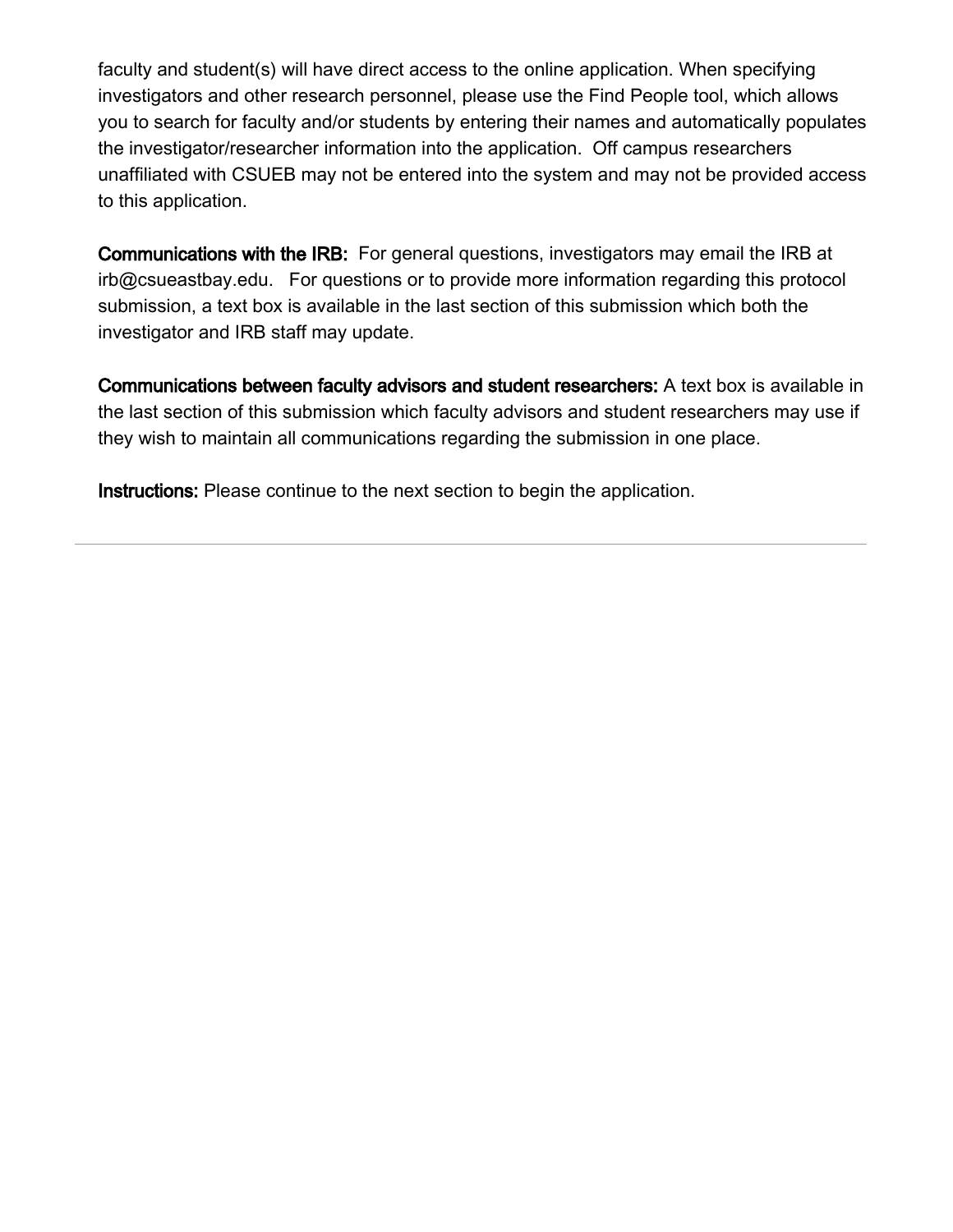# 2. INVESTIGATOR(S)

Please note: Non-CSUEB campus community members cannot be added to the Cayuse IRB System. Non-CSUEB investigators, key personnel, and others must be added in the related text box area below.

### Are you faculty, staff, or a student?

✔ Faculty

**Staff** 

**Student** 

### Principal Investigator on Research Study

Faculty investigators should list themselves as the Principal Investigator and can add one or multiple Co-Principal Investigators as needed.

Student investigators should list their faculty advisor/instructor as the Principal Investigator and list themselves as the Co-Principal Investigator.

PI (Principal Investigator)

Name: Kevin Brown Organization: Computer Science Address: 25800 Carlos Bee Blvd SF 568, Hayward, CA 94542-3000 Phone: Email: importantdatesorsp@csueastbay.edu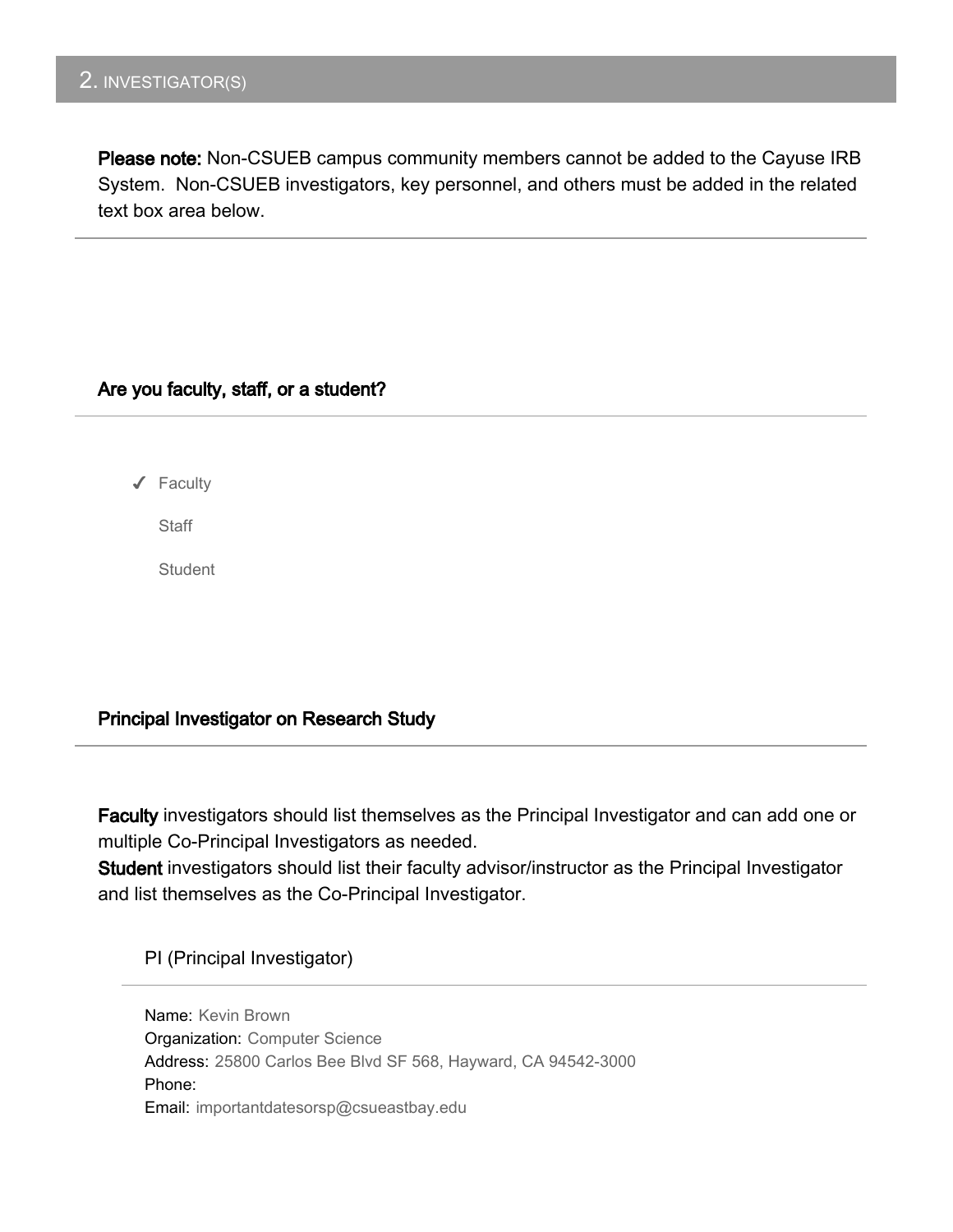510-885-4007

If not indicated above please enter your college below (i.e. College of Business and Economics, College of Education and Allied Studies, College of Letters, Arts, and Social Sciences, College of Science, University Library.)

**CSCI** 

If not indicated above please enter your department below (i.e., Psychology, Teacher Education, Biology, English, etc.)

### Primary Contact

The Primary Contact (PC) is the primary point of contact with the IRB staff for a study. The PC must have a CSUEB email account to be added to the Cayuse IRB System.

Faculty investigators should enter their own name as the primary contact. Student investigators should enter their own name as the primary contact. Name: Kevin Brown Organization: Computer Science Address: 25800 Carlos Bee Blvd SF 568, Hayward, CA 94542-3000 Phone: Email: importantdatesorsp@csueastbay.edu

### Co-Principal Investigator(s) if applicable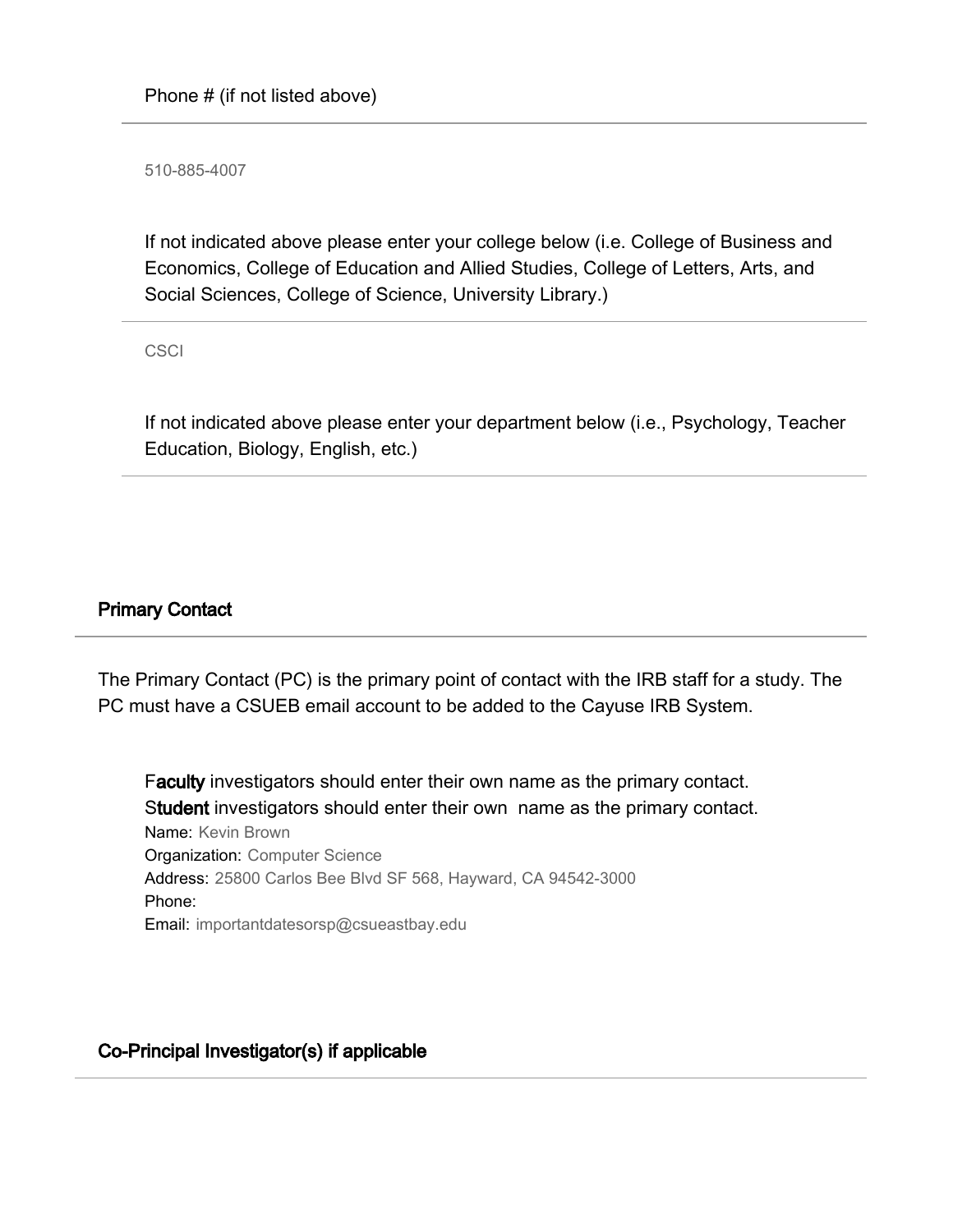Add additional CSUEB affiliated Co-Principal investigators ) using the Find People function below as needed.

Student investigators, add yourself as the Co-Principal Investigator here.

If you are unable to find the investigators and/or key personnel, it means they have not been added to the Cayuse IRB system. Please contact the CSUEB IRB at irb@csueastbay.edu to add them to the system and include the person's NETID and email address in the the request to add them.

Students, your faculty advisor/instructor must make a request on your behalf that you be added to the system.

# Additional CSUEB Affiliated Study Personnel if applicable

Add additional CSUEB affiliated investigators and/or key personnel using the Find People function below as needed.

If you are unable to find the investigators and/or key personnel, it means they have not been added to the Cayuse IRB system. Please contact the CSUEB IRB at irb@csueastbay.edu to add them to the system and include the person's NetID and email in the the request to add them.

### Non-CSUEB Affiliated Investigators, Co-Investigators, and Key Personnel

The text box below can be used for the following:

Adding Non-CSUEB affiliated investigators and/or key personnel such as evaluators, or external investigators as needed.

Please include their first and last name and contact information (email addresses and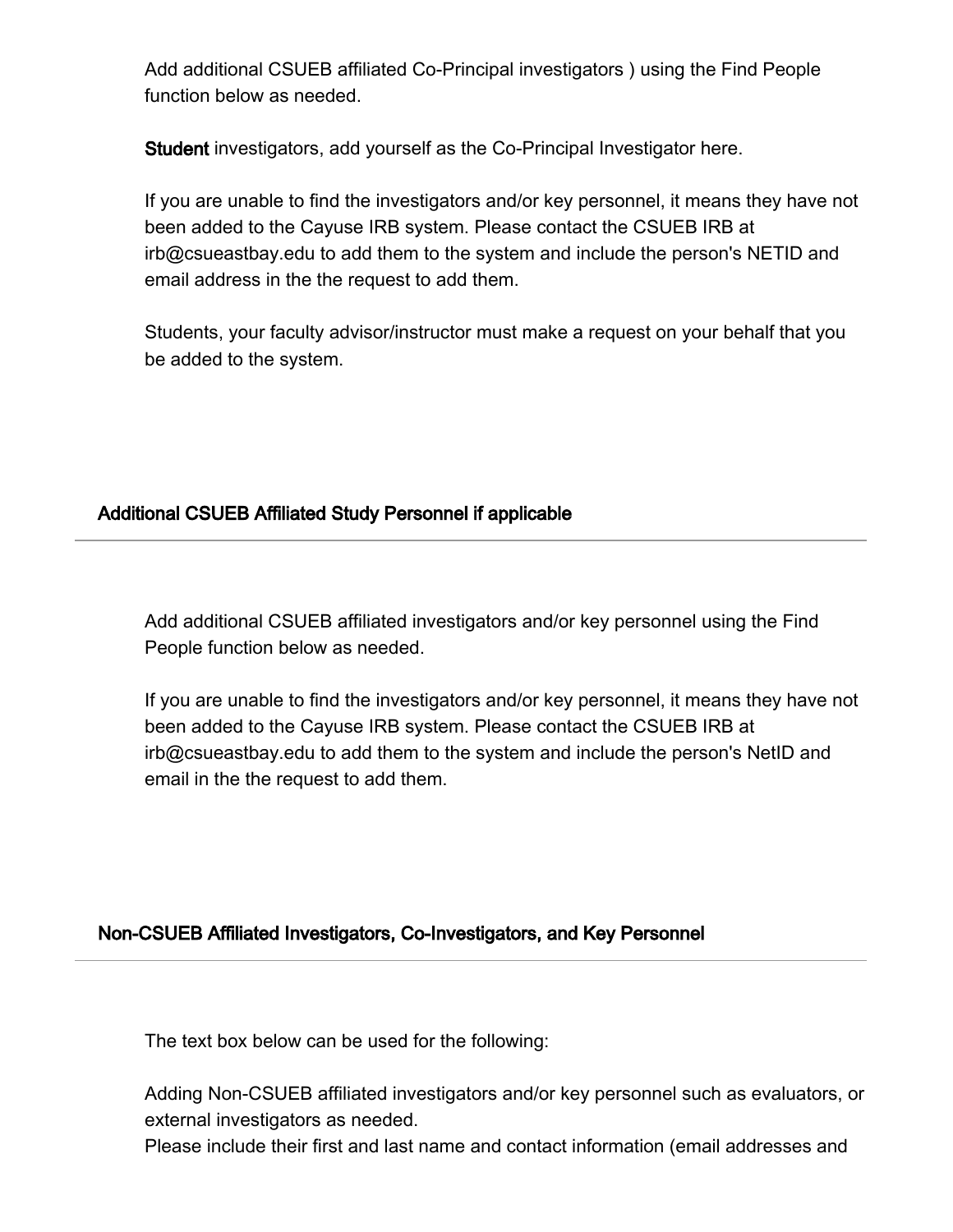phone numbers).

Adding multiple CSUEB student investigators, co-investigators, and key personnel. (For example: program managers, evaluators, technicians, and others.)

Non-CSUEB affiliated investigators may only be added in the text box area as they cannot be added to the Cayuse IRB system.

CSUEB Student 1 CSUEB Student 2

### Involvement of other organizations

If research will be conducted through other organizations, e.g., elementary schools, counseling centers, religious organizations, please list the name of each organization, and the name of the gatekeeper of the organization, e.g., the principal of the the elementary school. Attach a letter of approval from each gatekeeper indicating permission to conduct research on/through their site.

Please note: This section should not be completed if the external organization has its own IRB. Typically, only four-year universities and hospitals maintain their own IRBs.

Dublin High School

### Letter(s) of Permission

Example Permission letter.pdf Attach letters of permission here.

### Multi-Institution Projects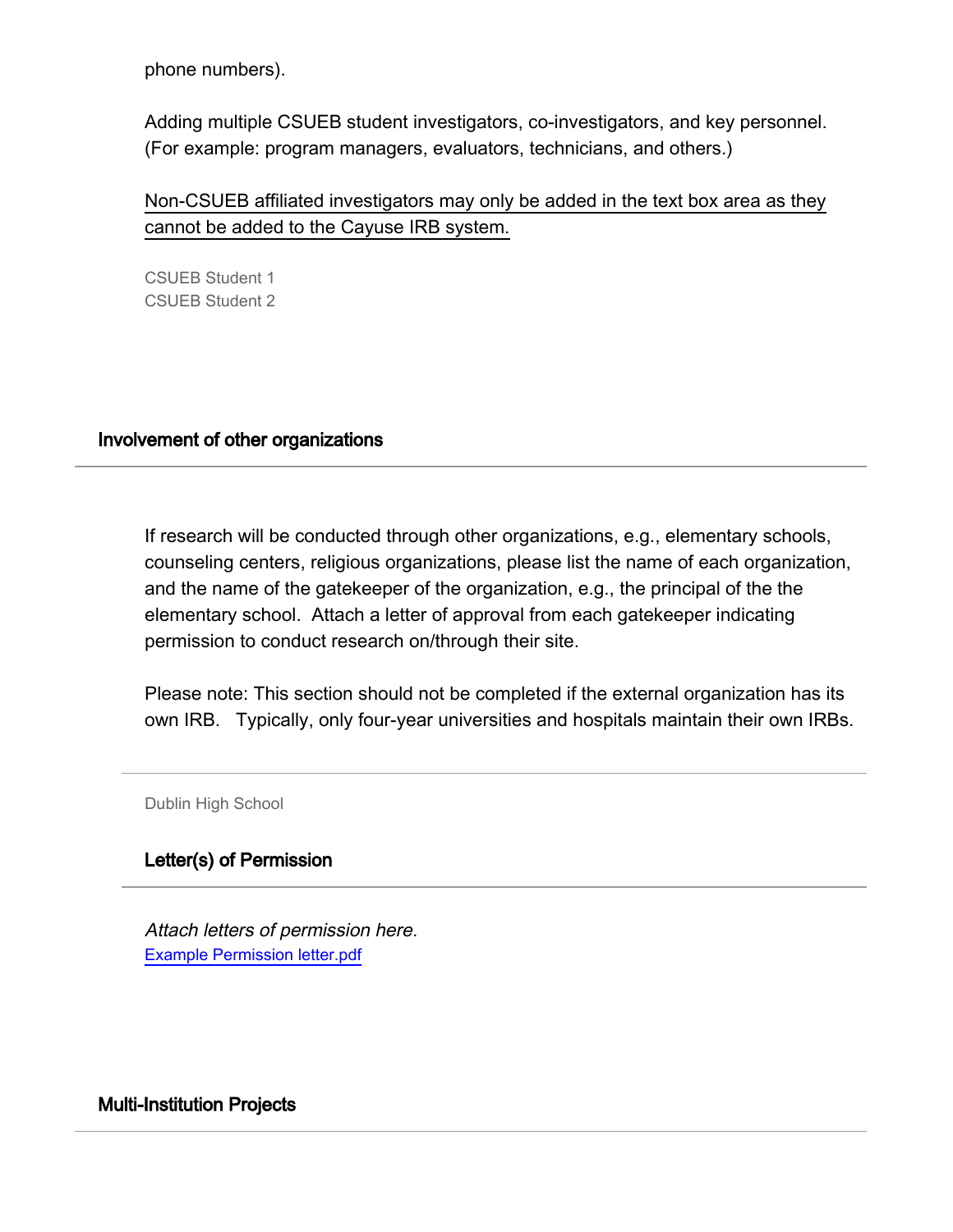Answer yes if either of the following two statements is true:

1) Non-CSUEB research members will complete portions of this project. (Example: SF State professors will gather and analyze information from the students in their classes.)

2) CSUEB researchers will perform research activities on another institution's site. (Example: CSUEB students will travel to SF State and conduct interviews with staff.)

Please note: This section should only be completed if the external organizations maintain their own IRBs. Typically, only four-year universities and hospitals maintain their own IRBs.

✔ No

Unsure at this time

### Training Documentation

Human subjects training reports must be provided for ALL personnel involved in non-exempt category studies (e.g., faculty advisers, students, principal investigators, co-principal investigators, key personnel, and evaluators).

CSUEB has contracted with CITI to provide Training Completion Reports directly to this application. If you select the "Trainings" tab next to the listed personnel above, the training reports we have on file will be shown.

If reports are not shown for study personnel, please attach CITI Online Human Subjects Training Completion Report(s) here.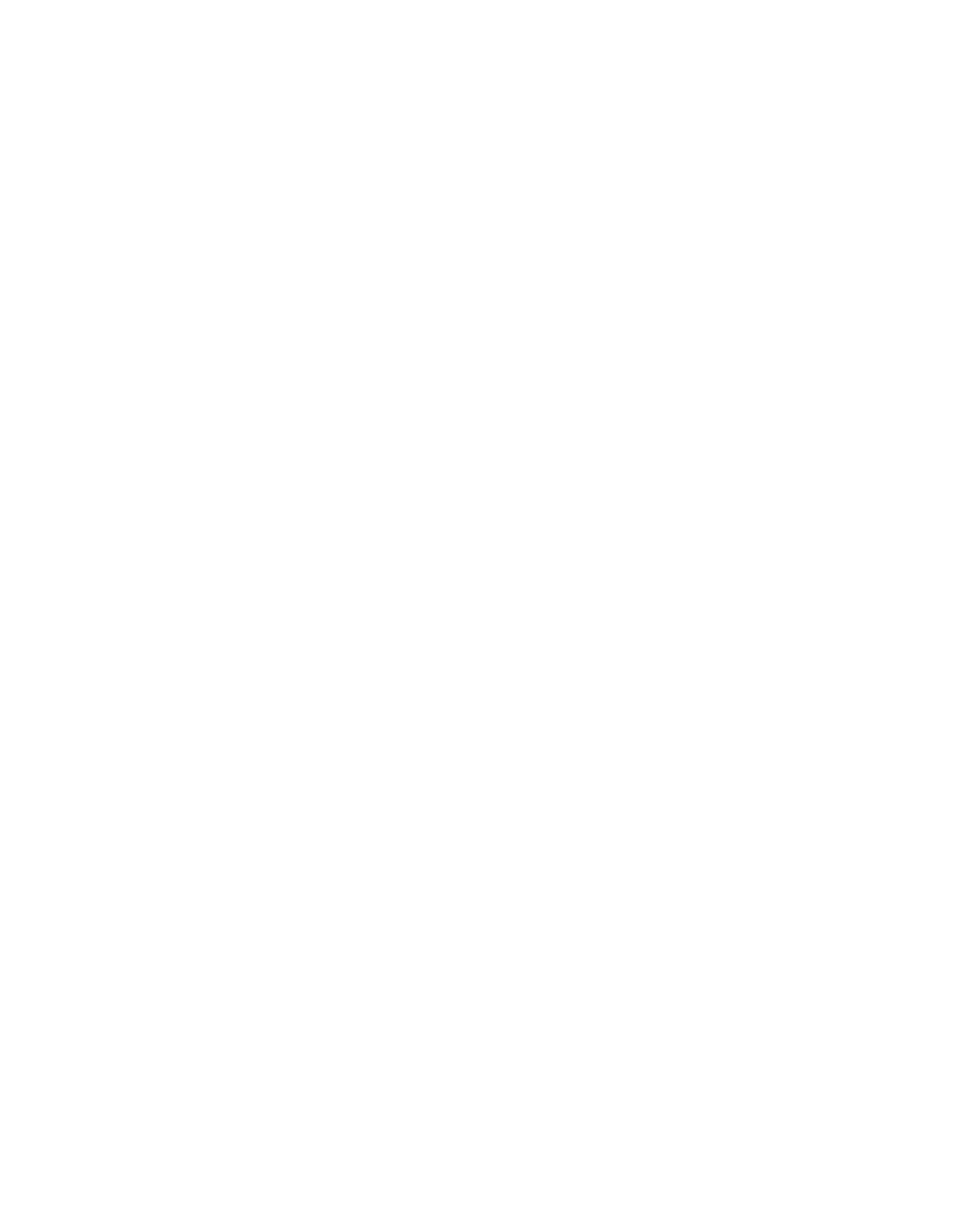# 3. DATA COLLECTION

Enter the proposed start date of your study allowing sufficient time for the IRB to review your application

### Exempt (Limited)

• The study start date should be at least 15 days from the day you submit your IRB application.

### Expedited Review

The study start date should be at least 30 days from the day you submit your IRB application.

#### Full Board Review

• The study start date should be at least 90 days from the day you submit your IRB application.

### Proposed Start Date of Study:

04/30/2020

Proposed End Date of Study:

12/16/2020

### Number of Participants

Indicate the number of participants proposed for your study. 300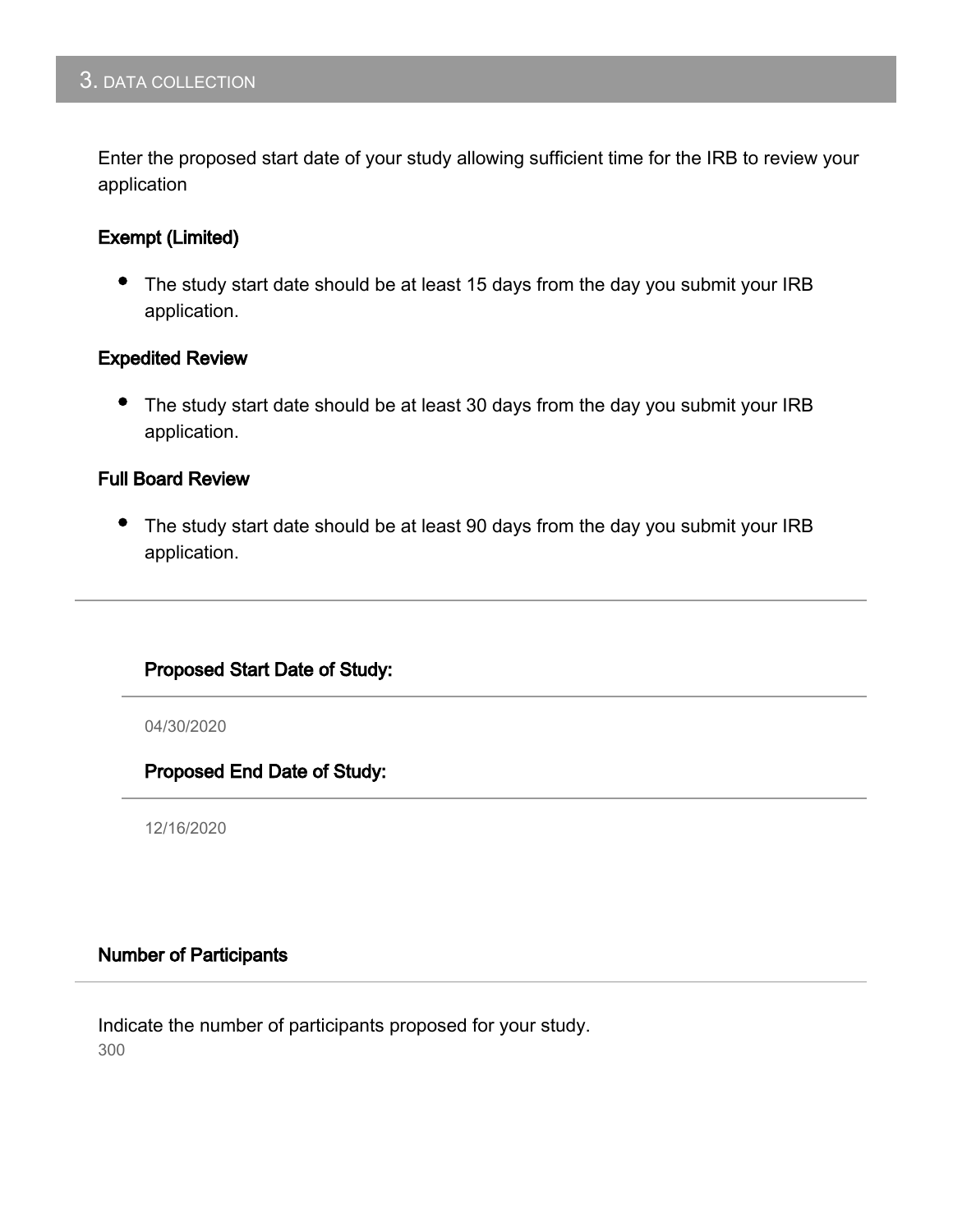### Subject Ages

Select all that apply.

0 to 6 years

7 to 12 years

 $\checkmark$  13 to 17 years

18 to 64 years

65+ years

### **Gender**

### Select all that apply.

✔ Female

✔ Male

Other (For individuals who do not identify as male or female)

✔

# Special Populations

Describe any populations you hope to study which may require special consideration. Select all that apply.

✔ Children/Minors (17 years of age or younger)

Pregnant Women

Cognitively-Impaired Adult Subjects

**Prisoners** 

CSUEB Students

Subjects unable to read, speak, or understand English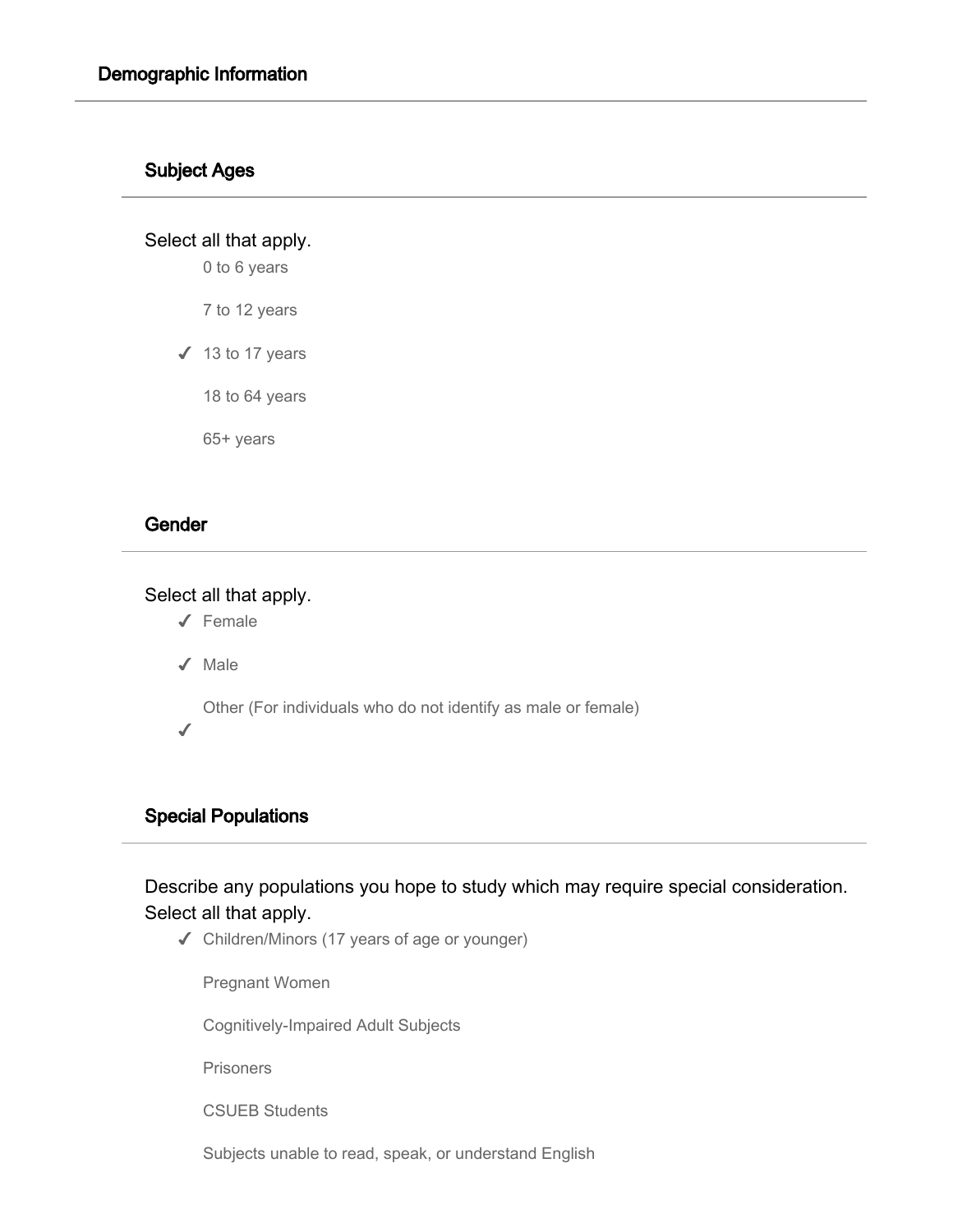Economically or educationally disadvantaged persons

Other

None of the above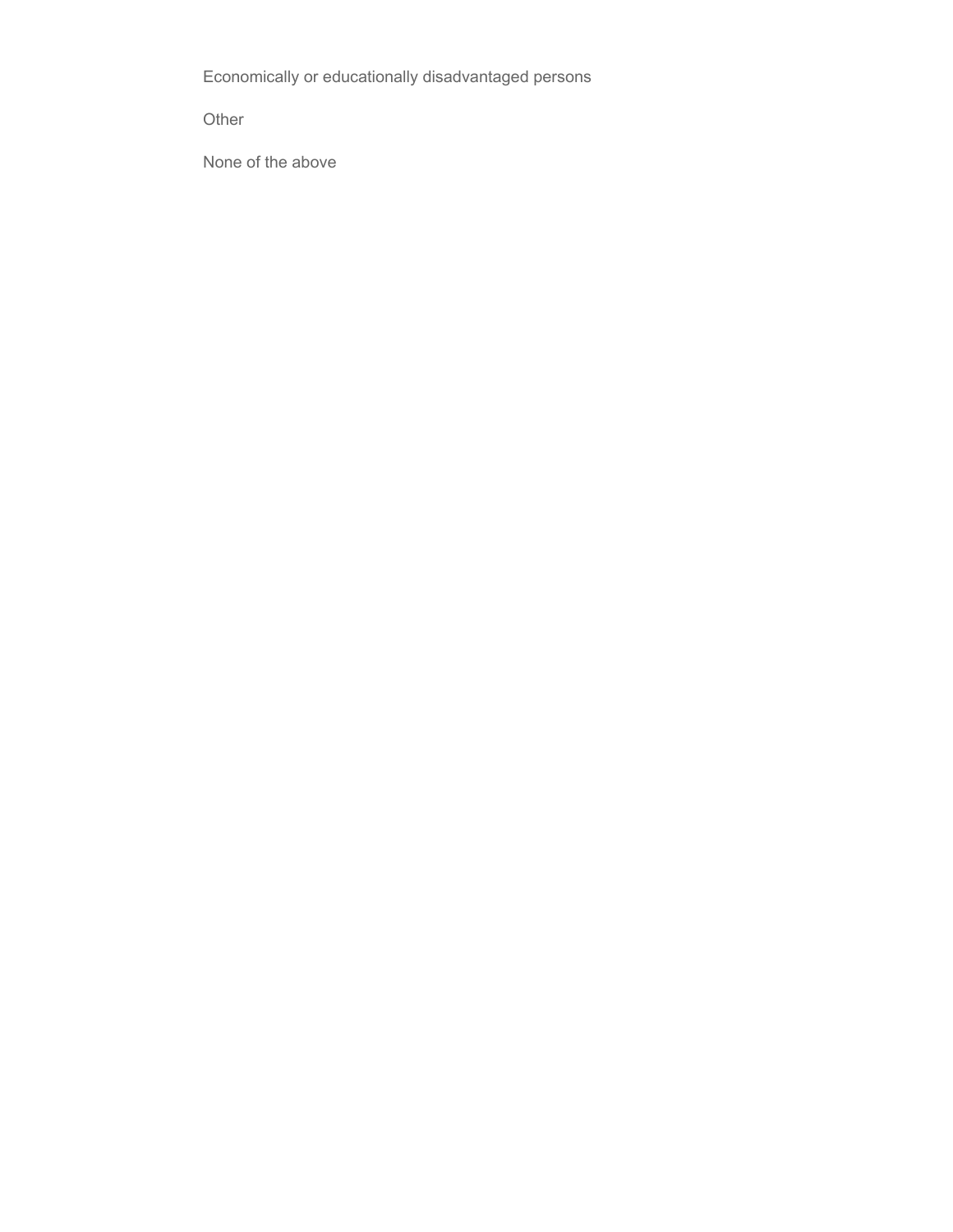# 4. FUNDING

Funding refers to internal or external grants specific to the research.

# Is this study funded?

Yes ✔ No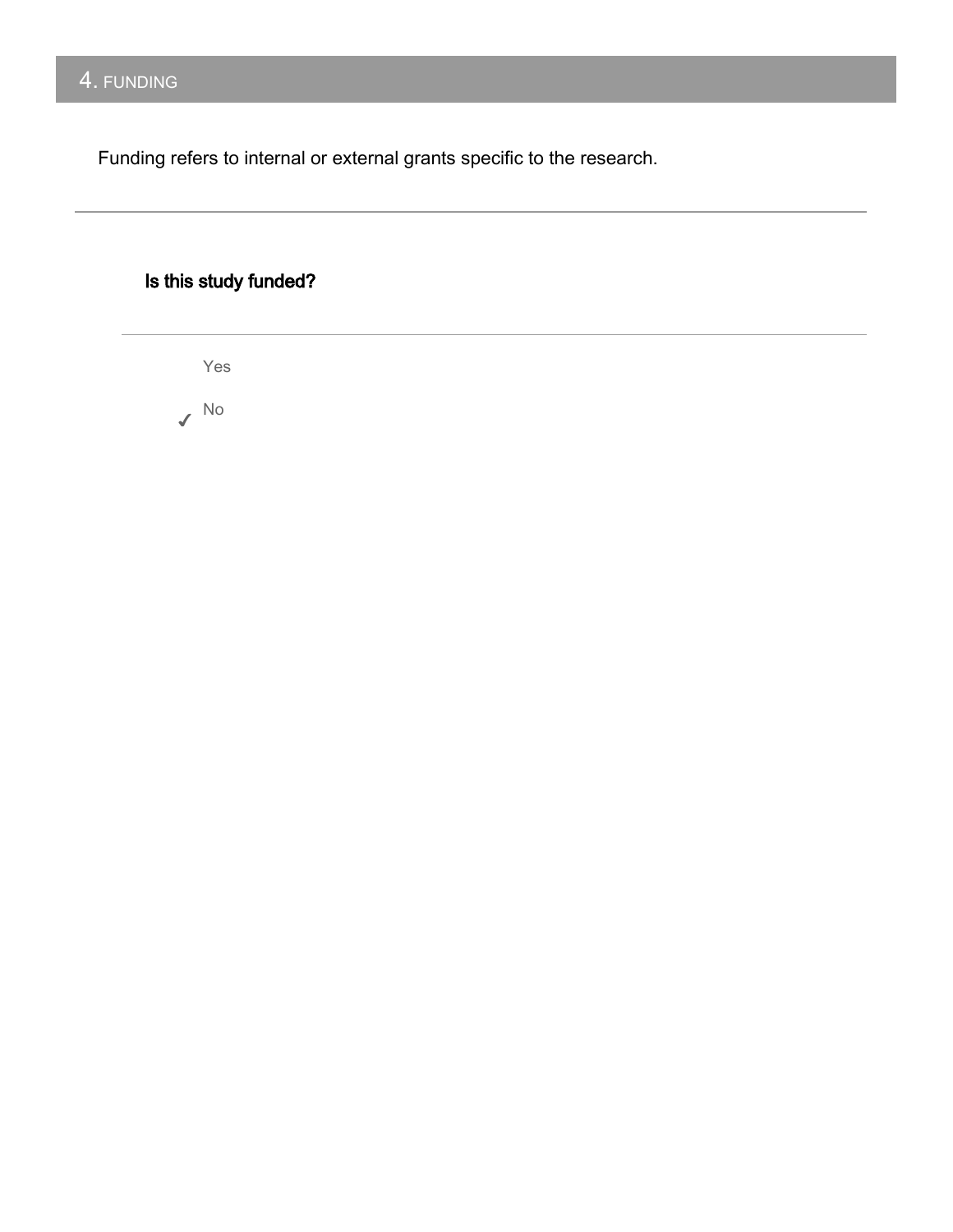### 5. PROJECT DESCRIPTION

A.

Briefly describe the objectives and methodology of your research (including hypothesis and/or research questions), data collection procedures, and features of the research design that involve specific procedures or special conditions for participants (including frequency, duration, and location of participation) in the provided spaces below.

### Hypothesis or Research Questions

### Briefly state the problem, background, importance of research, and goals of the proposed project.

Determine if high school students would rather start school at 10:00 am rather than 8:00 am.

Studies have shown that adolescents require more sleep, and performance in school will improve with later start dates. Often students have after-school activities or work responsibilities though. This study seeks to determine if students would approve of a later start time despite the impact on their extra-curricular activities.

### Research Methodology and Design

B. Include a brief description of the project design including the setting in which the research will be conducted and procedures.

A Qualtrics survey will be developed to assess student opinion. Dublin High School will provide email addresses for the parents of the students. The survey link will be sent to the parents. In addition, a focus group will be held on campus with 10 students.

#### Human Subjects Involvement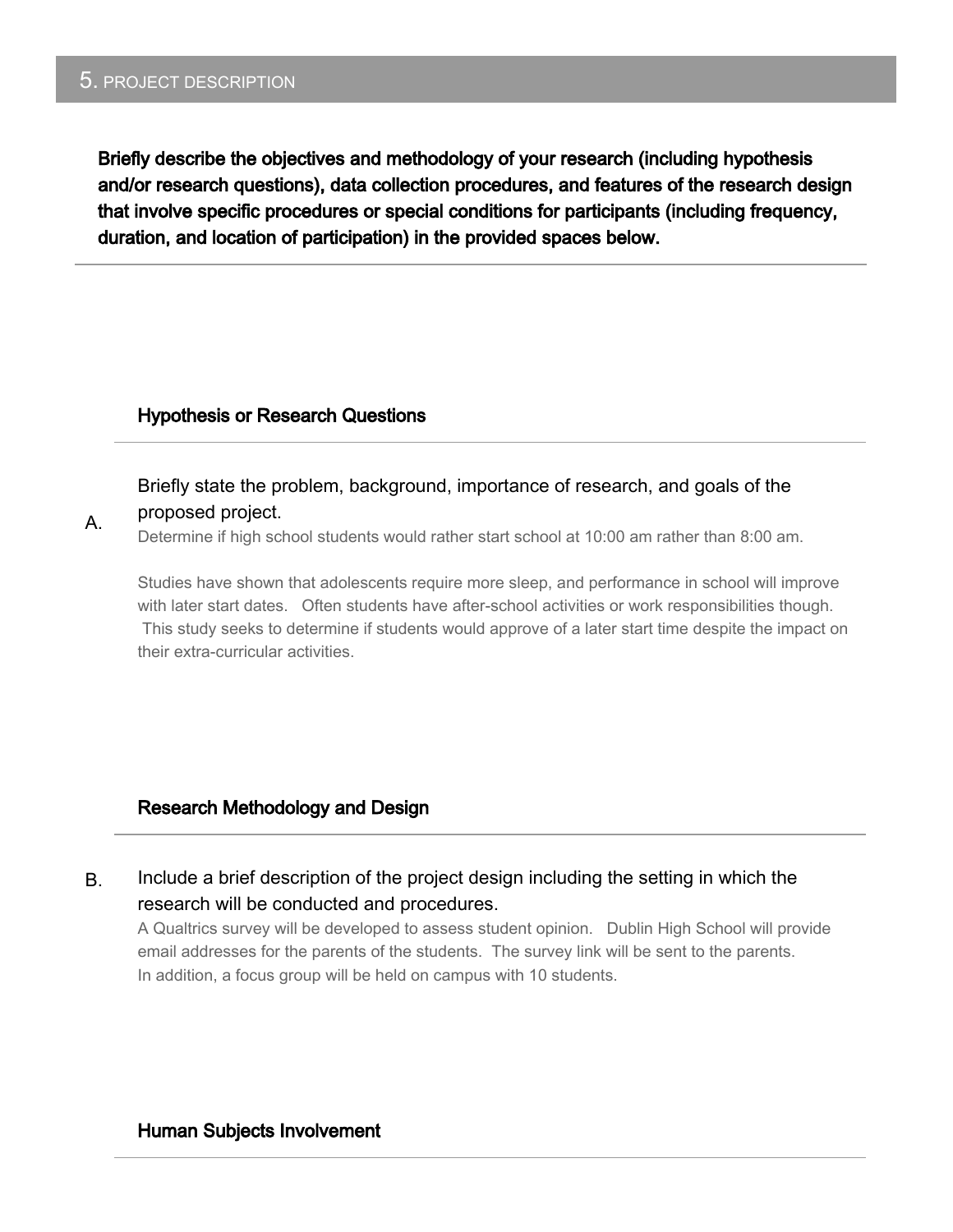Provide a detailed description of the proposed involvement of human subjects in the work.

Specifically, state:

C.

- The procedures the participants will take part in, in a step-by-step chronological order.
- Where the research will take place.
- How long the research will take for the participant (for each meeting and total.

A 10 minute survey will be completed online through Qualtrics.

10 students will participate in a 45 minute focus group on the Dublin High School campus after school has ended.

# Subject Population

- Describe the subject population in terms of gender, race, ethnicity, age, etc., including the number of participants.
- Describe your access to the population that will allow recruitment of the necessary number of participants.
- State any inclusion/exclusion criteria used to select participants.
- Explain the rationale for the involvement of any vulnerable populations (e.g., children, the cognitively impaired).

The survey link will be sent to all students in the Junior class. Dublin High has a diverse community of students.

The principal of the school has agreed to provide access to email addresses and to allow a focus group to be held on campus.

The survey will only be available in English, so English language proficiency is required to participate.

Minors must be included in this study as we hope to ascertain the opinions of high school students.

D.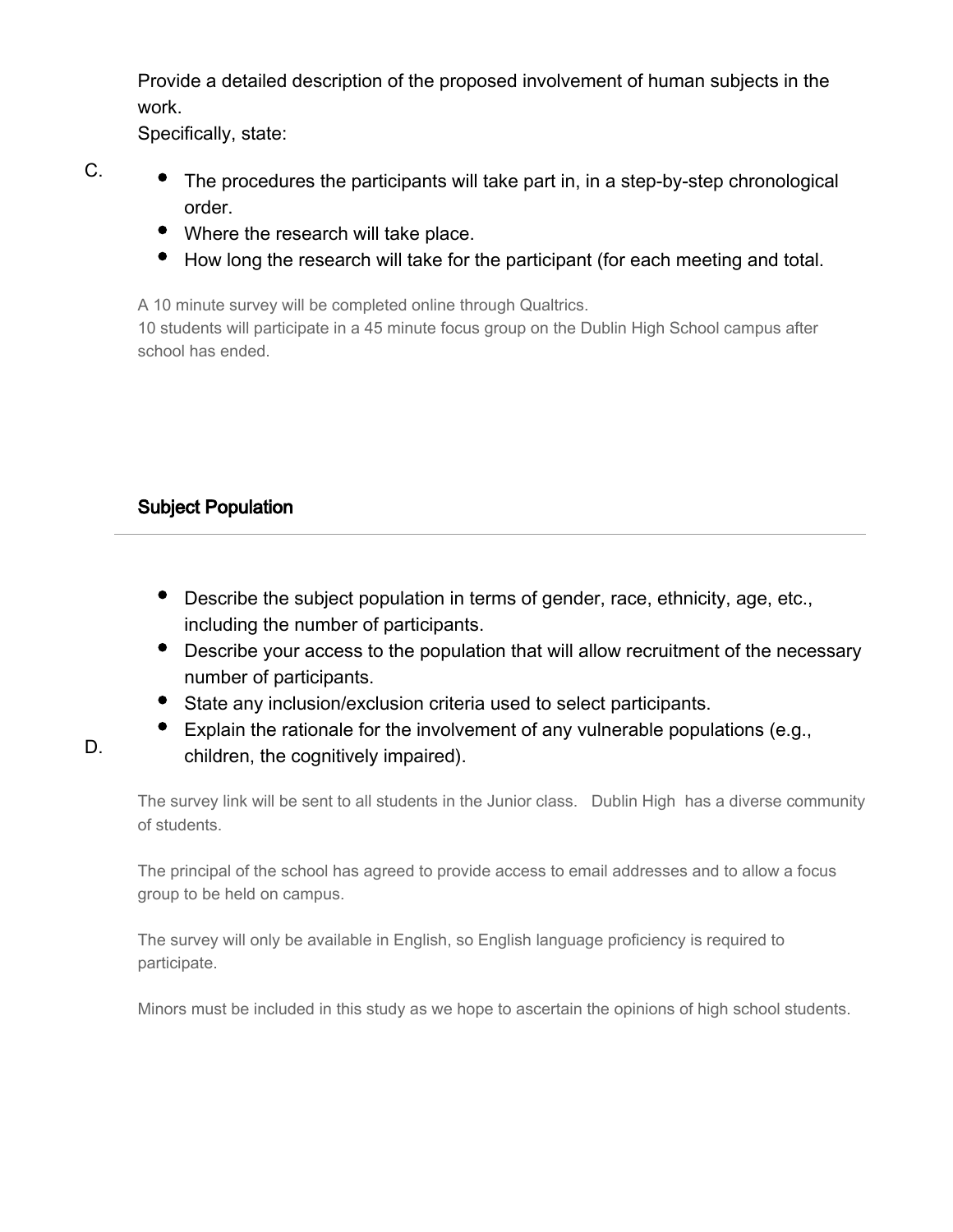Describe plans for recruitment of subjects.

E. If you plan to involve special populations, such as children or the cognitively impaired, who may be likely to be easily coerced, describe any special recruitment procedures for these populations.

The principal of the school will forward a link to our survey to all parents of the school.

The survey will also ask for volunteers for the focus group.

Since the parents of the students will be contacted, we do not believe that the students will be coerced to participate against their will.

### Recruitment Materials

Example Recruitment.pdf Attach any recruitment materials here.

# Research Material

F. Explain how information will be obtained from the subjects (e.g., interviews, surveys, observations, reviewing participants' work, using pre and post test results as data.) A 10 minute online survey will be conducted and a 45 minute in-person focus group held on Dublin High School grounds.

### Surveys, interview questions, and similar documents

Example Survey.pdf Attach any surveys, interview questions, and similar documents here.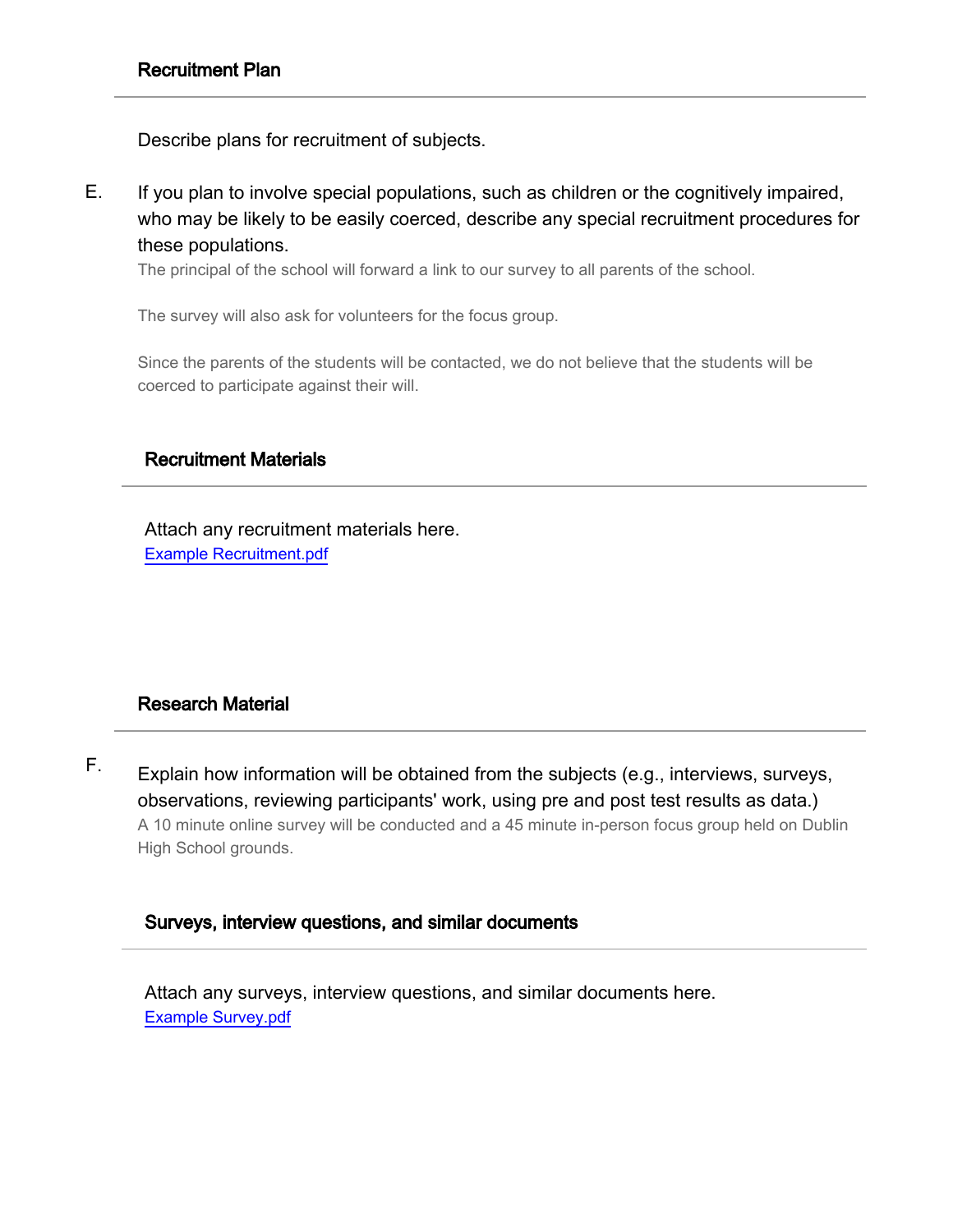G. Describe how you will analyze the data.

> For example: Describe if your analyses will be qualitative, quantitative, or mixed methods or use any specific software.

Both quantitative analysis, using SAS and qualitative analysis, searching for dominant themes will be done.

# **Dissemination**

H. Describe how you plan to present and/or publish your research.

For example: Will you present your research at a conference, publish in a scholarly journal, report in your thesis, or report in your dissertation? We plan to submit results to a major journal.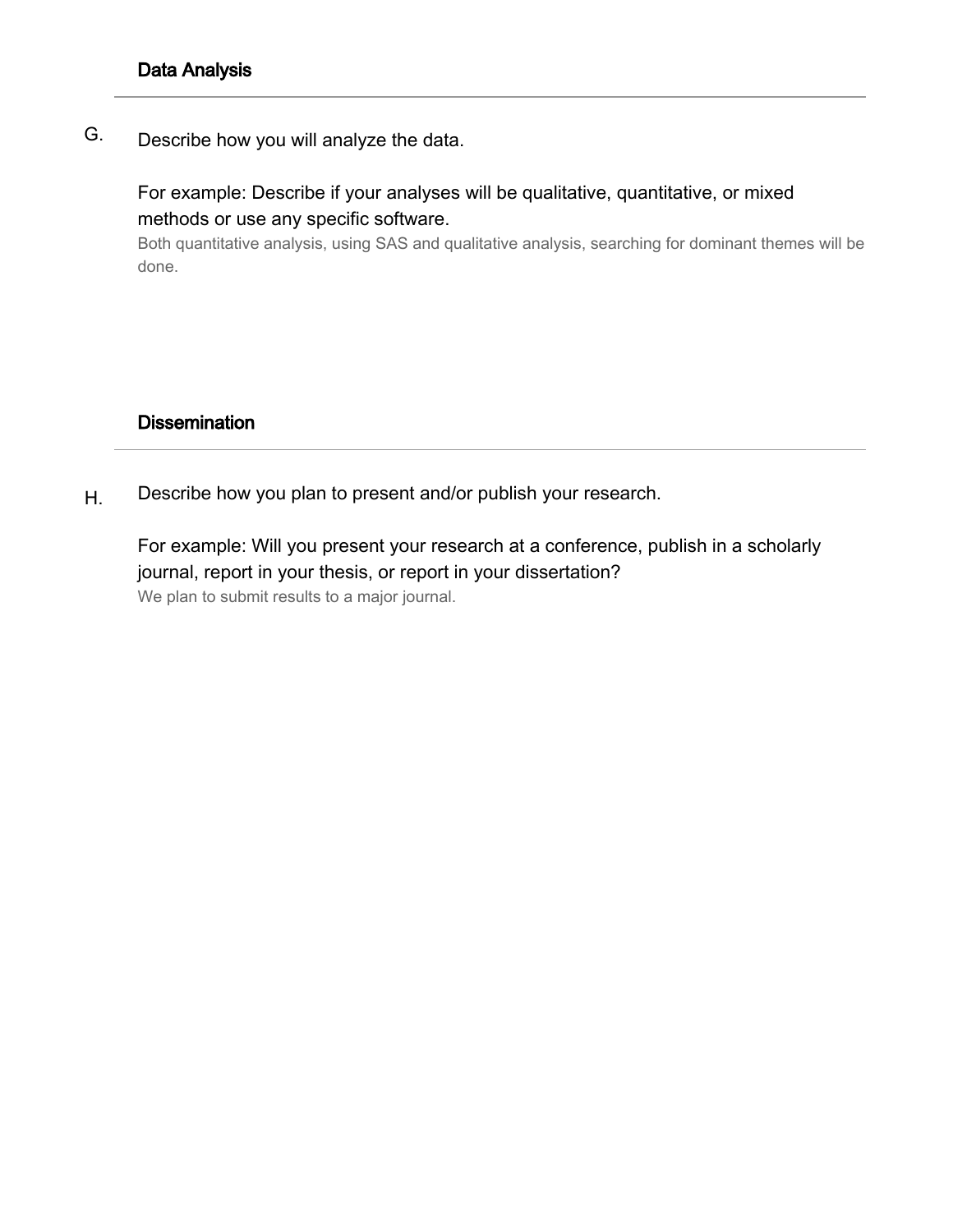### 6. CONFIDENTIALITY

In this section, explain the how, what, when, and where you will store and secure the data you have collected. Clearly indicate specific procedures (e.g., coding of responses, aggregate reporting) to protect the confidentiality of participants and safeguard identifiable records and data. This includes safe and secure storage of the collected information and specifying when the data will be destroyed after the data collection process has been completed (if applicable). If not possible, state why.

If collecting your data through interviews or focus groups be specific as to the type of recordings (i.e., audio, video, photograph) and type of recording devices used (i.e., analog or digital). If transferring from analog (tape recordings) how will you transcribe the data and what will you do with the tape recordings after transcription? If you are destroying recordings, include how you will destroy them after transcription (e.g., demagnetize, shred).

If digital recordings are used, how will you be transferring the data from the digital recording device to a computer and what will be done with the data on the digital recording device after you have downloaded the data to the computer (e.g., data will be erased, deleted, overwritten)?

Note: A common mistake individuals make is confusing confidentiality with anonymity. For reference:

Anonymous data is data recorded so that the information can never be linked to the participant who supplied it.

Confidential data is data collected in a way that the participant could be identified from the data, but where that data is kept secure.

All data will be de-identified prior to analysis. Data will be stored on password-protected computer on CSUEB-campus.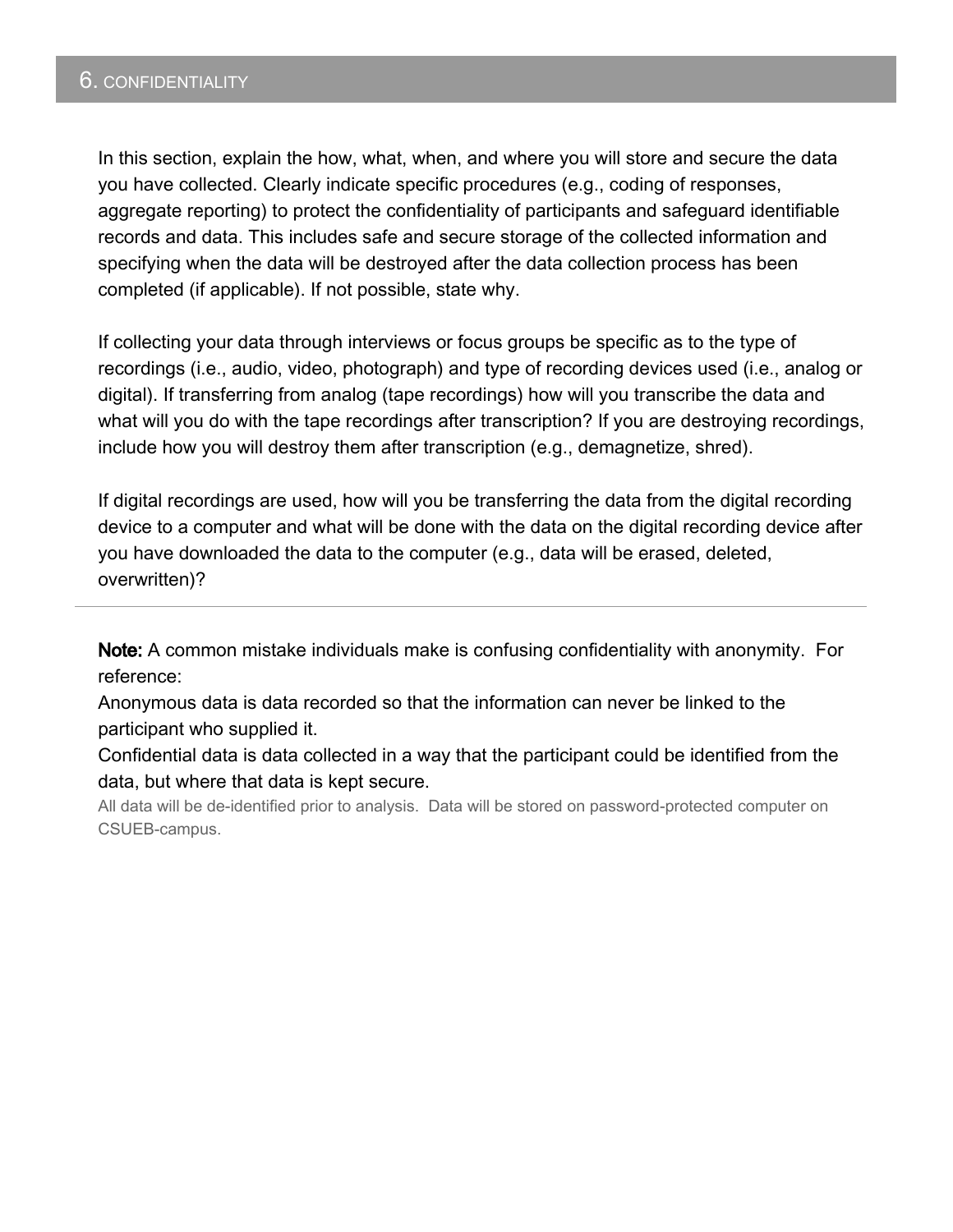### Potential Benefits

Describe any direct or guaranteed benefit (e.g., cash payment, gift card, course credit, free treatment). If payments will be made, how will payment be received- cash or check, mailed or handed out?

Will payments affect confidentiality?

Note that excessive payments may be considered coercive. If students will receive extra credit or course credit, state the alternative method(s) of earning the credit that must be made available to those who do not wish to participate.

No benefits will be offered for completion of the survey activity.

Participants in focus group will be offered \$5 via a Starbucks gift card. This is in compliance with ORSP policy on compensation to research subjects found here: [https://www.csueastbay.edu/orsp/files/docs/policy/...](https://www.csueastbay.edu/orsp/files/docs/policy/orsp-research-incentives-guidance.pdf)

### Potential Risks

Describe potential risks whether physical, psychological, social, legal, or other and assess their likelihood and seriousness. Example risks include physical injury, allergies to materials used in study, loss of privacy, and emotional discomfort (anxiety, stress, depression).

Please note that potential risks must be included in the consent form.

Students may become emotionally upset in learning that other students start school much later than they do.

A list of counseling resources will be provided. In addition, PI is licensed counselor.

### Risk Reduction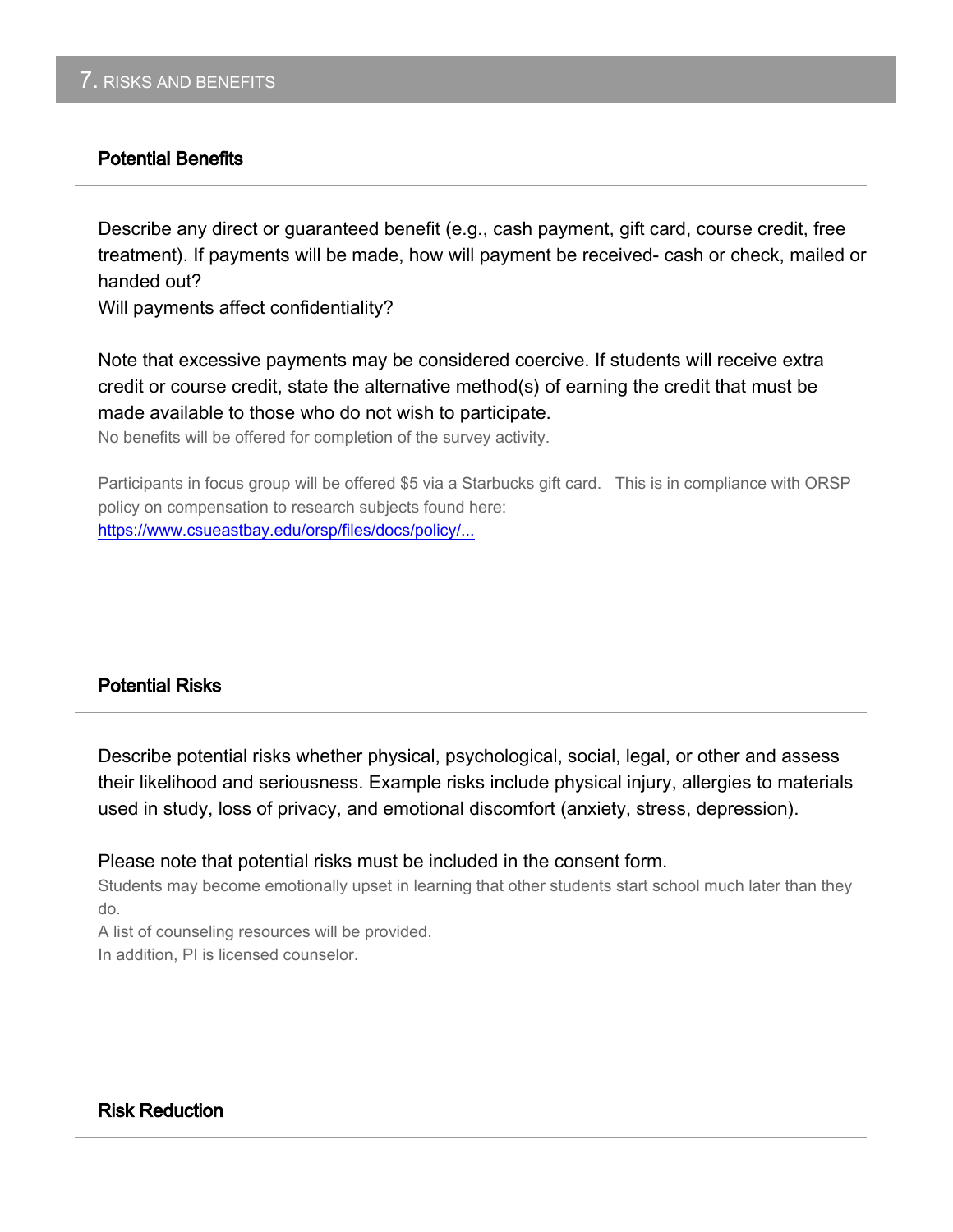Describe the procedures for protecting against or minimizing each potential risk listed above. For example, risk of loss of privacy may be reduced by storing all research material in a locked cabinet, by using codes rather than participant names on surveys, by conducting an anonymous study or other methods. If risk of emotional discomfort is high, provide the subjects with a list of referrals for counseling and attach to the informed consent document. All data will be de-identified prior to analysis and stored on password protected computer on CSUEB campus.

Focus group attendees will be briefed prior to meeting about the importance of maintaining confidentiality.

### Risk/Benefit

Discuss why the risks to subjects are reasonable in relation to the anticipated benefits to subjects and in relation to the importance of the knowledge that may reasonably be expected to result.

While benefits to subjects are minimal, risks are also extremely minimal.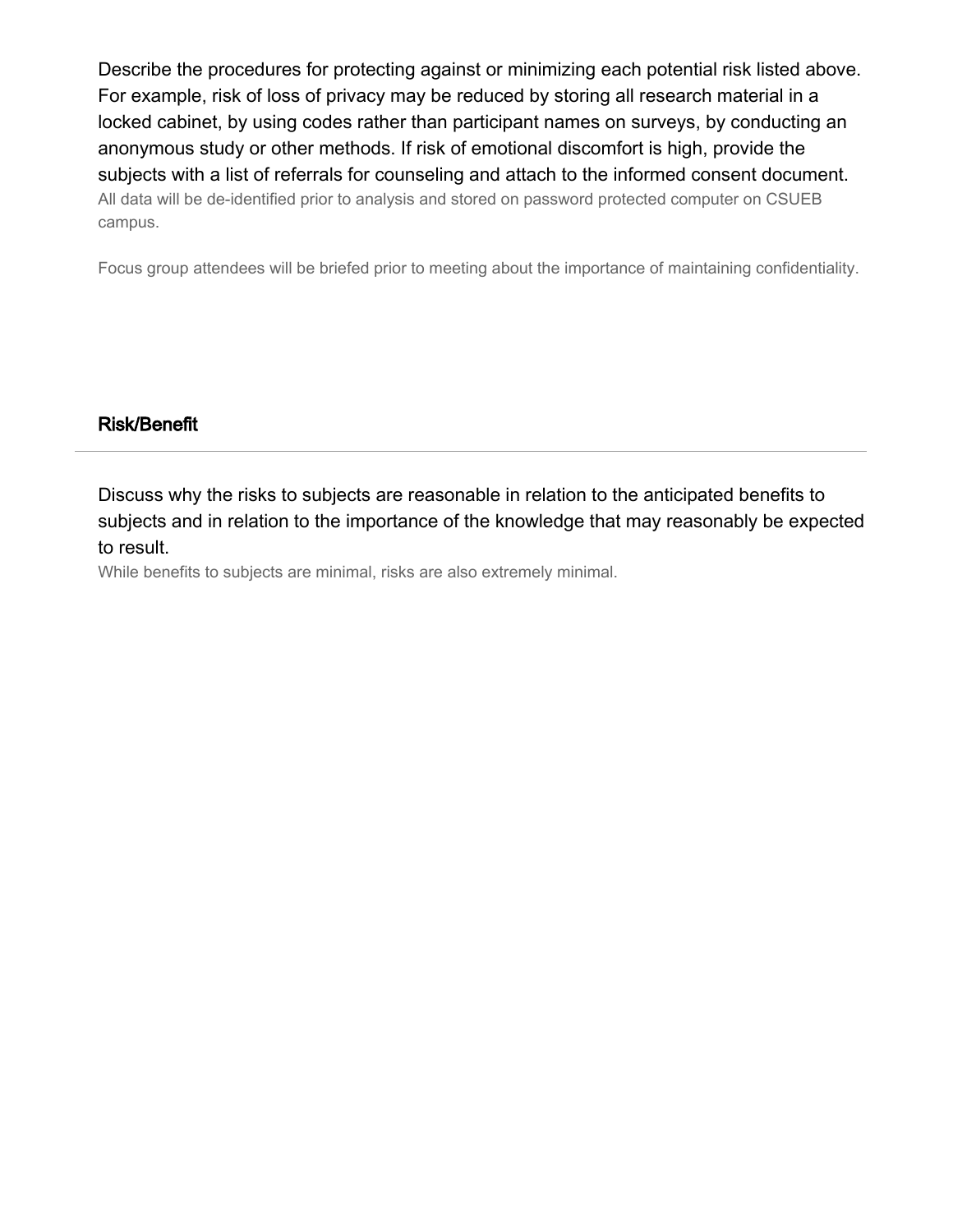### Consent Process

Indicate who will be asked to provide consent/assent, who will obtain consent/assent, what language (e.g., English, Spanish) will be used by those obtaining consent/assent, where and when will consent/assent be obtained, what steps will be taken to minimize the possibility of coercion or undue influence, and how much time will subjects be afforded to make a decision to participate. If a translator will be used, identify whether the translator will be a family member of the participant.

Consent for survey and focus group will be given by parent, with assent provided by child. Since subjects are in high school, they may sign the same consent form as the adults. Parents may have as long as they like to decide. No translation will be provided.

### Consent Forms

Remember that the informed consent language should be written at the 6th to 8th grade reading level or lower if needed. Please follow the standard CSUEB consent form template unless there are specific reasons to use a non-standard format. If a non-standard format is used, the form must include the federal required sections below in items 1 through 11.

For an example Informed Consent form please refer to the CSUEB IRB website or click on the following link: [Standard Consent Form](https://www.csueastbay.edu/orsp/files/docs/irb/informed-consent-templ.doc)

The IRB requires a text of the proposed statement to be used for oral or electronic consent. Like written consent, they should include:

- 1. Identification of the researcher(s)
- 2. The nature and purpose of the study
- 3. Expected duration of participant involvement
- 4. A description of the procedures to be followed
- 5. How confidentiality or anonymity will be maintained
- 6. The voluntary nature of participation
- 7. Participants right to withdraw at any time without penalty
- 8. Information about foreseeable risks and benefits (or none)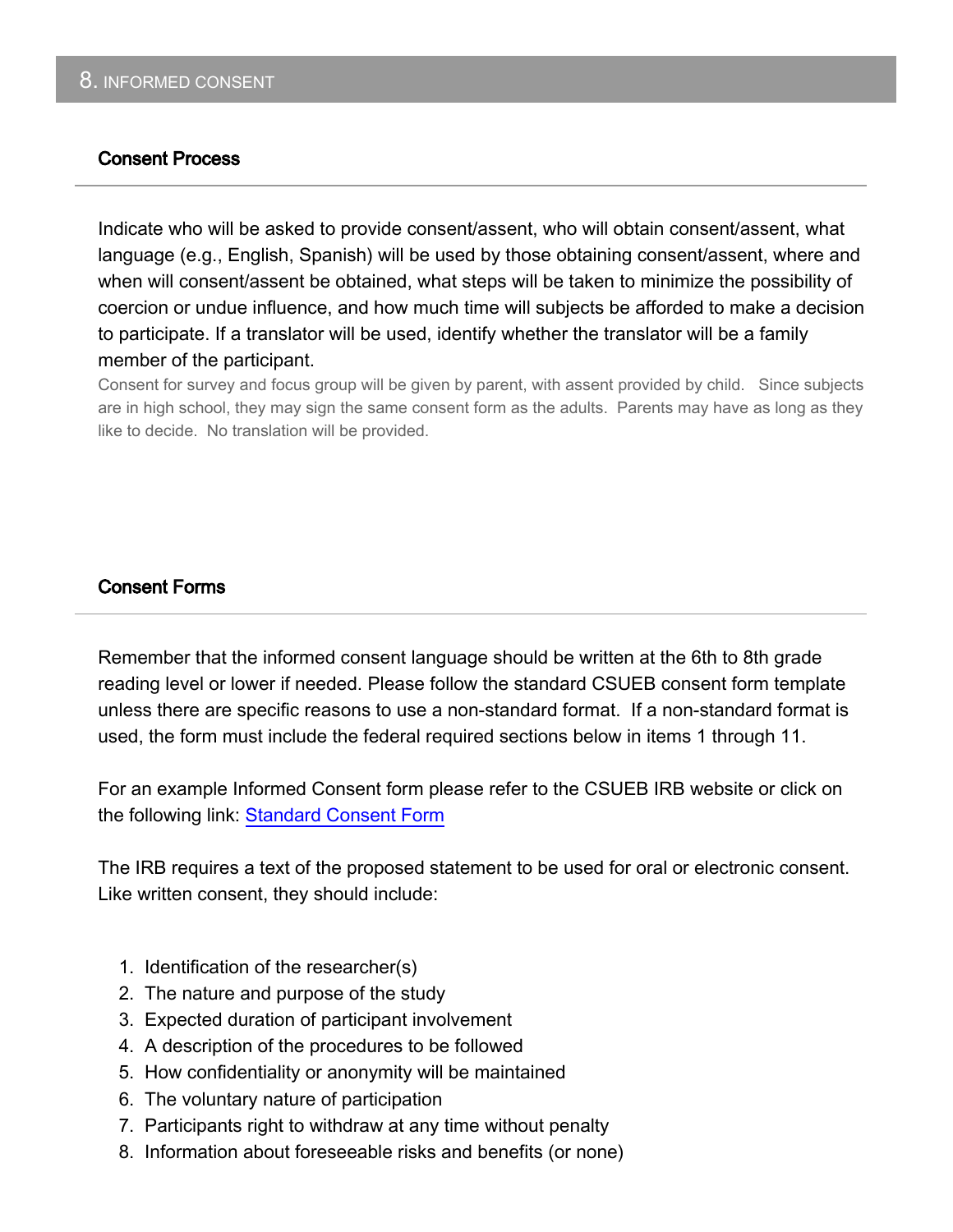- 9. For more than minimal risk research, a statement as to whether compensation or medical treatment is available in the event of injury
- 10. Contact information for questions or additional information including contact information for the IRB.
- 11. A statement regarding the additional use of de-identified private information or bio-specimens.

For non-English-speaking participants, be sure to include the translation in the appropriate language of the participants.

### Attach the Informed Consent form(s) here.

Example Parental Consent.pdf

### Consent/Assent waivers

#### Documentation of consent

Documentation of consent is often provided via a signature on a consent form. For studies completed online or over the phone, or where anonymity is desired, a waiver of the requirement to document consent in writing may be granted. Please check this box if you would like to request a waiver of the requirement to document consent in writing.

#### Additional consent provisions

Waivers of additional informed consent provisions may be granted under certain limited conditions. Any request for such should include an explicit justification.

Assent waiver

Waivers of the assent requirement may be granted under certain limited conditions. Any request for such should include an explicit justification.

### Assent Forms

Assent is defined by the regulations as follows: Assent means a child's affirmative agreement to participate in research. Mere failure to object (i.e., absent of affirmative agreement) should not be construed as assent. (See federal regulation at [45 CFR 46.402 \(b\)](http://www.hhs.gov/ohrp/humansubjects/guidance/45cfr46.html#46.402)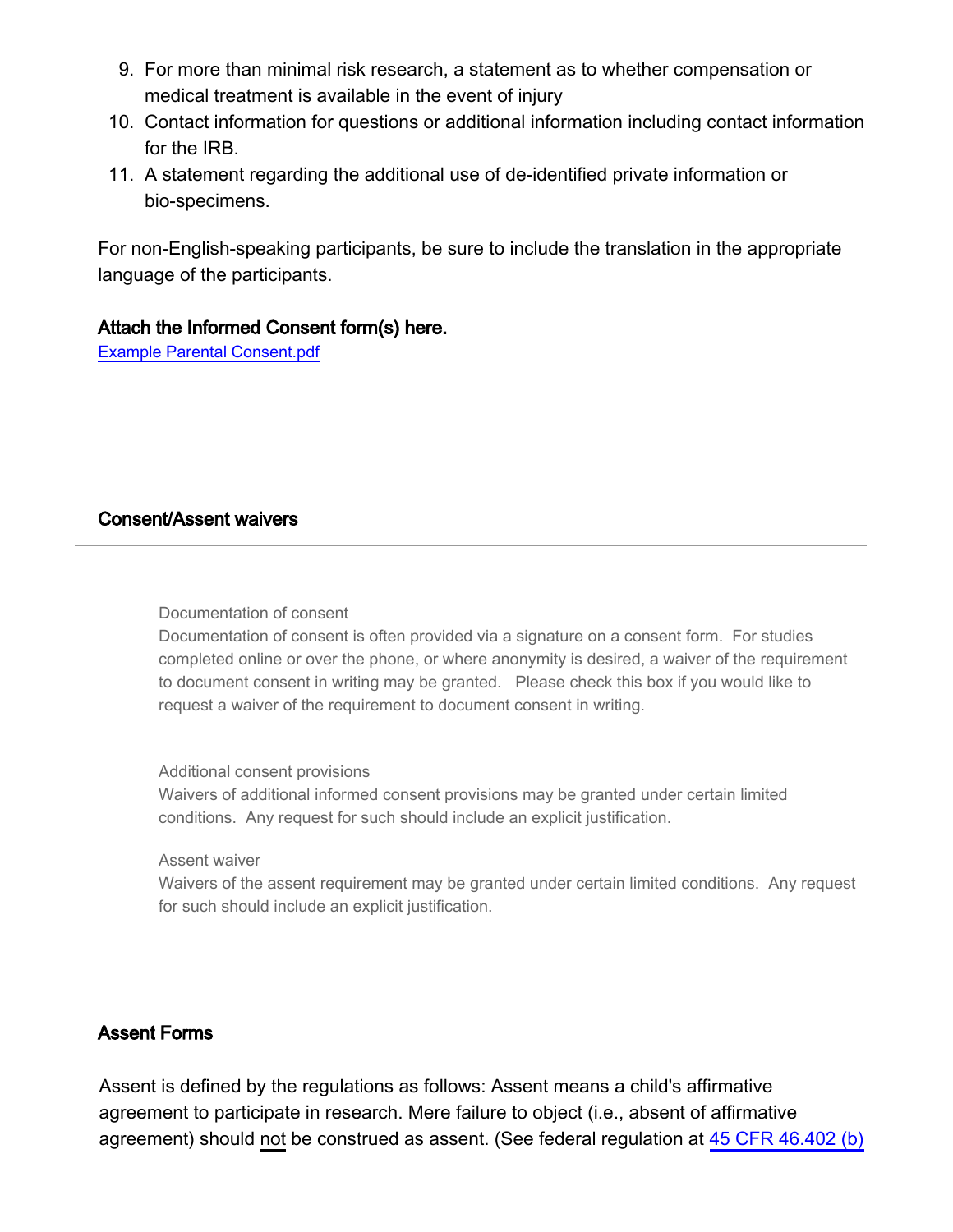) and OHRP questions and answers at [http://answers.hhs.gov/ohrp/questions/7202.](http://answers.hhs.gov/ohrp/questions/7202))

The child must actively show his or her willingness to participate in the research, rather than just complying with directions to participate and not resisting in any way. When judging whether children are capable of assent, the Institutional Review Board (IRB) is charged with taking into account the ages, maturity, and psychological state of the children involved. The IRB has the discretion to judge the child's capacity to assent for all the children involved in a proposed research activity, or on an individual basis. Assent forms must use age-appropriate language, and assent should be obtained verbally for children under the age of 8.

For an example Assent forms please refer to the CSUEB IRB website or click the following link:

[Guidelines for Obtaining Assent from Minors](https://www.csueastbay.edu/orsp/compliance/irb/guidelines-for-minors.html)

Attach your Assent form(s) here.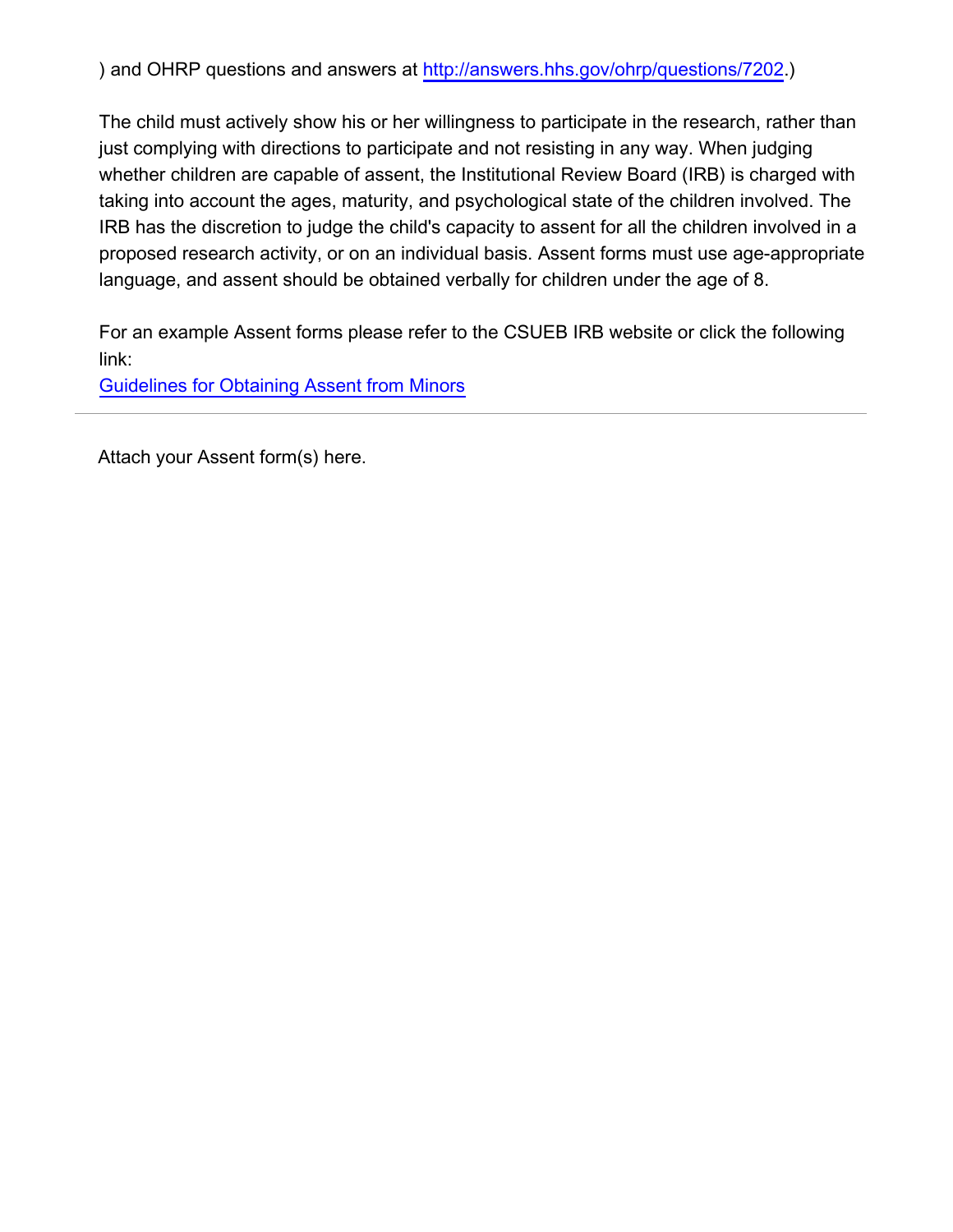### 9. DEBRIEFING

A debriefing statement is usually required only if any type of deception is used in the study. Participants may also be debriefed about their behavioral or emotional response(s) to the study. The two major goals of debriefing are de-hoaxing and de-sensitizing. Any undesirable influence the study may have on participants should be minimized or eliminated.

The debriefing statement should describe the reason(s) for conducting the research, how participants can obtain results of the study, and contact information for additional details or answers to questions. It would also be advisable, for methodological purposes, to request that participants not reveal the nature of the study to other potential participants. If you are a student researcher please check with your faculty advisor on whether you should include a debriefing statement.

Some researchers use an information form at the end of their studies to include relevant follow-up contact information of the faculty or student investigator(s). This may also include additional information for counseling services or emergency hotline numbers for those experiencing distress after a research/study procedure has ended and results in the participant recalling past instances of psychological or physical trauma.

Attach your debriefing form/statement here.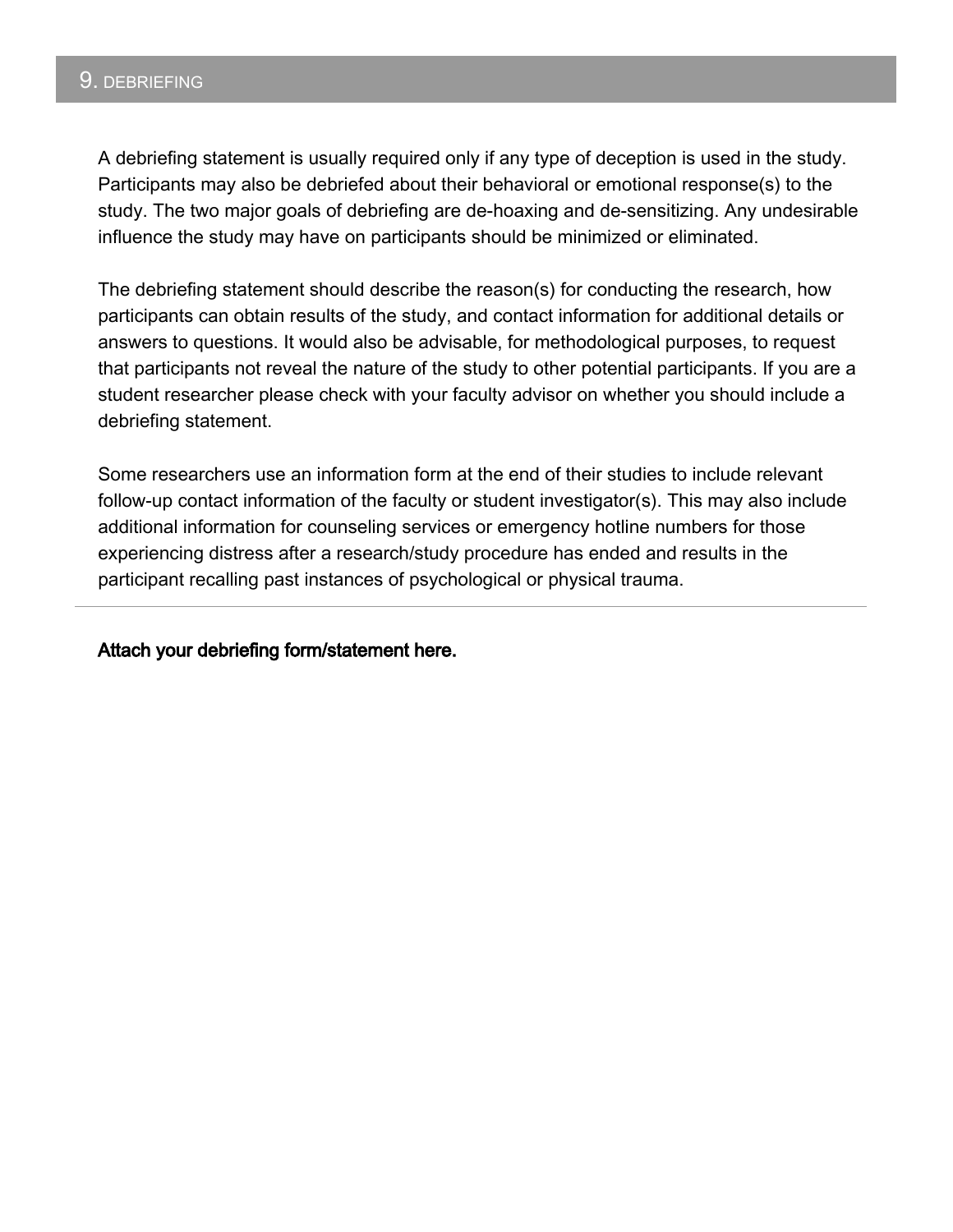### Letter(s) of Permission

Example Permission letter.pdf Attach letters of permission here.

Multi-Institution Project Documents

Training Documentation

# Recruitment Materials

Example Recruitment.pdf

Surveys, interview questions, debriefing forms, and similar documents

Example Survey.pdf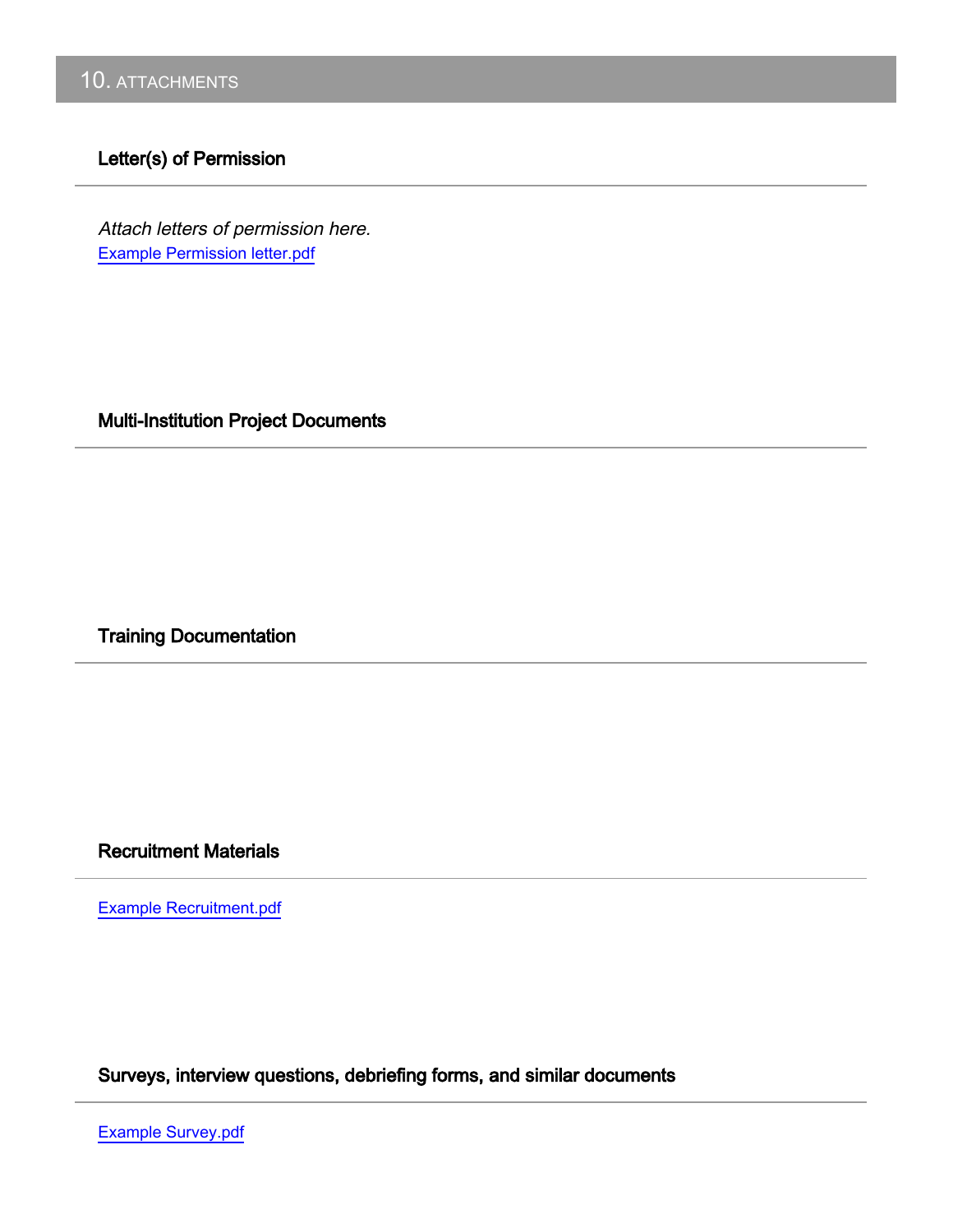### Consent Forms

Example Parental Consent.pdf

Assent Forms

Debriefing Form/Statement

# Other Attachments

Please provide any other attachments necessary for your study that have not been previously requested.